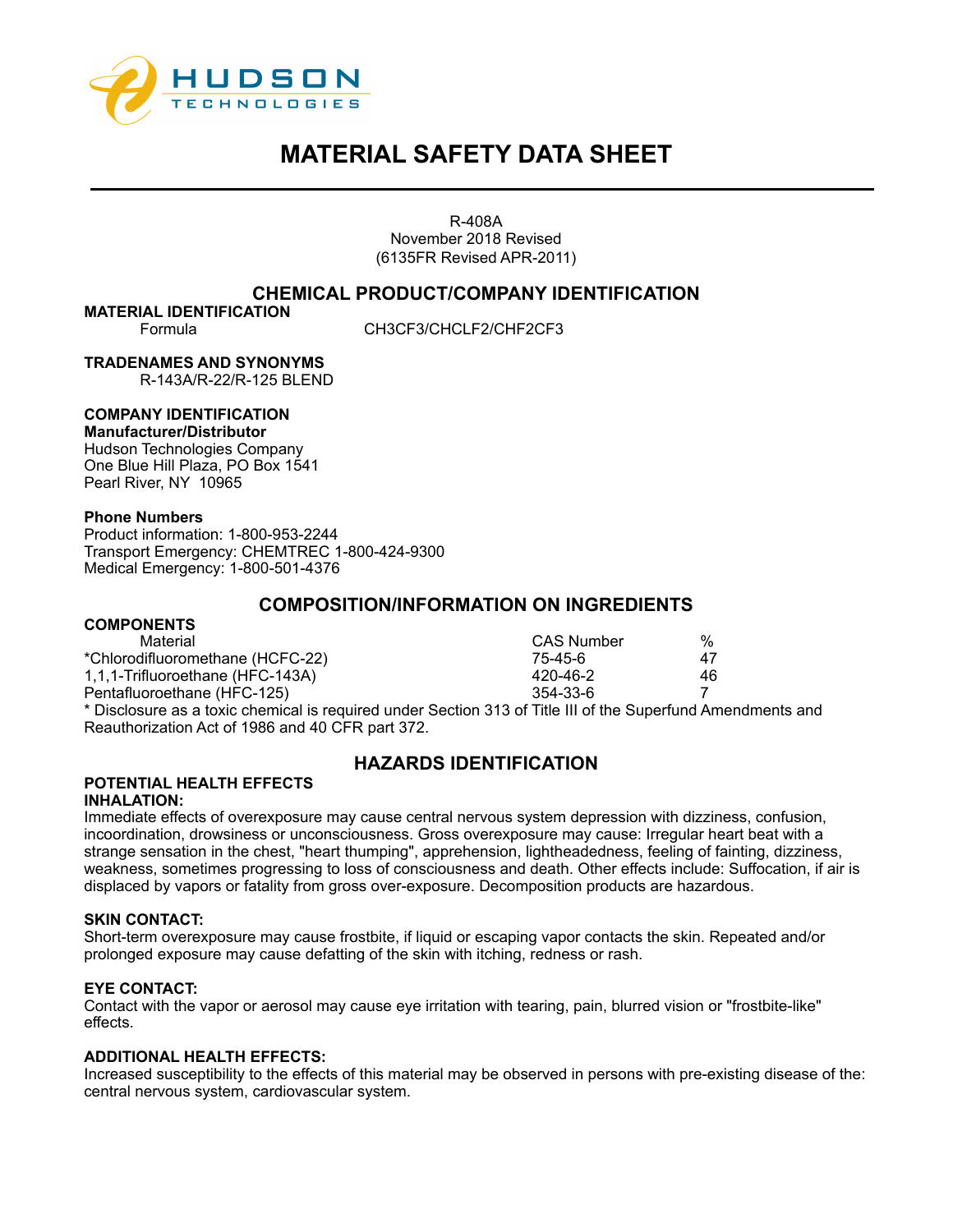

## **CARCINOGENICITY INFORMATION**

None of the components present in this material at concentrations equal to or greater than 0.1% are listed by IARC, NTP, OSHA or ACGIH as a carcinogen.

# **FIRST AID MEASURES**

## **INHALATION**

If inhaled, immediately remove to fresh air. Keep person calm. If not breathing, give artificial respiration. If breathing is difficult, give oxygen. Call a physician.

#### **SKIN CONTACT**

Flush area with lukewarm water. Do not use hot water. If frostbite has occurred, call a physician.

#### **EYE CONTACT**

In case of contact, immediately flush eyes with plenty of water for at least 15 minutes. Call a physician.

#### **INGESTION**

Ingestion is not considered a potential route of exposure.

## **NOTES TO PHYSICIANS**

THIS MATERIAL MAY MAKE THE HEART MORE SUSCEPTIBLE TO ARRHYTHMIAS. Catecholamines such as adrenaline, and other compounds having similar effects, should be reserved for emergencies and then used only with special caution.

## **FIRE FIGHTING MEASURES**

## **# FLAMMABLE PROPERTIES**

Flash Point No flash point Flammable Limits in Air, % by Volume: LEL None per ASTM E681 None per ASTM E681 Autoignition Not determined

Fire and Explosion Hazards:

Cylinders may rupture under fire conditions. Decomposition may occur.

Contact of welding or soldering torch flame with high concentrations of refrigerant can result in visible changes in the size and color of torch flames. This flame effect will only occur in concentrations of product well above the recommended exposure limit, therefore stop all work and ventilate to disperse refrigerant vapors from the work area before using any open flames.

R-408Ais not flammable in air at temperatures up to 100 deg C (212 deg F) at atmospheric pressure. However, mixtures of R- 408A with high concentrations of air at elevated pressure and/or temperature can become combustible in the presence of an ignition source. R- 408A can also become combustible in an oxygen enriched environment (oxygen concentrations greater than that in air). Whether a mixture containing R- 408A and air, or R- 408A in an oxygen enriched atmosphere becomes combustible depends on the inter-relationship of 1) the temperature 2) the pressure, and 3) the proportion of oxygen in the mixture. In general, R- 408A should not be allowed to exist with air above atmospheric pressure or at high temperatures; or in an oxygen enriched environment. For example: R- 408A should NOT be mixed with air under pressure for leak testing or other purposes. Experimental data have also been reported which indicate combustibility of HCFC-22, a component in this blend, in the presence of chlorine.

#### **EXTINGUISHING MEDIA**

Use extinguishing media appropriate to surrounding fire conditions.

#### **FIRE FIGHTING INSTRUCTIONS**

Keep cylinders cool with water spray or fog. Self-contained breathing apparatus (SCBA) is required if cylinders rupture and contents are released under fire conditions. Water runoff should be contained and neutralized prior to release.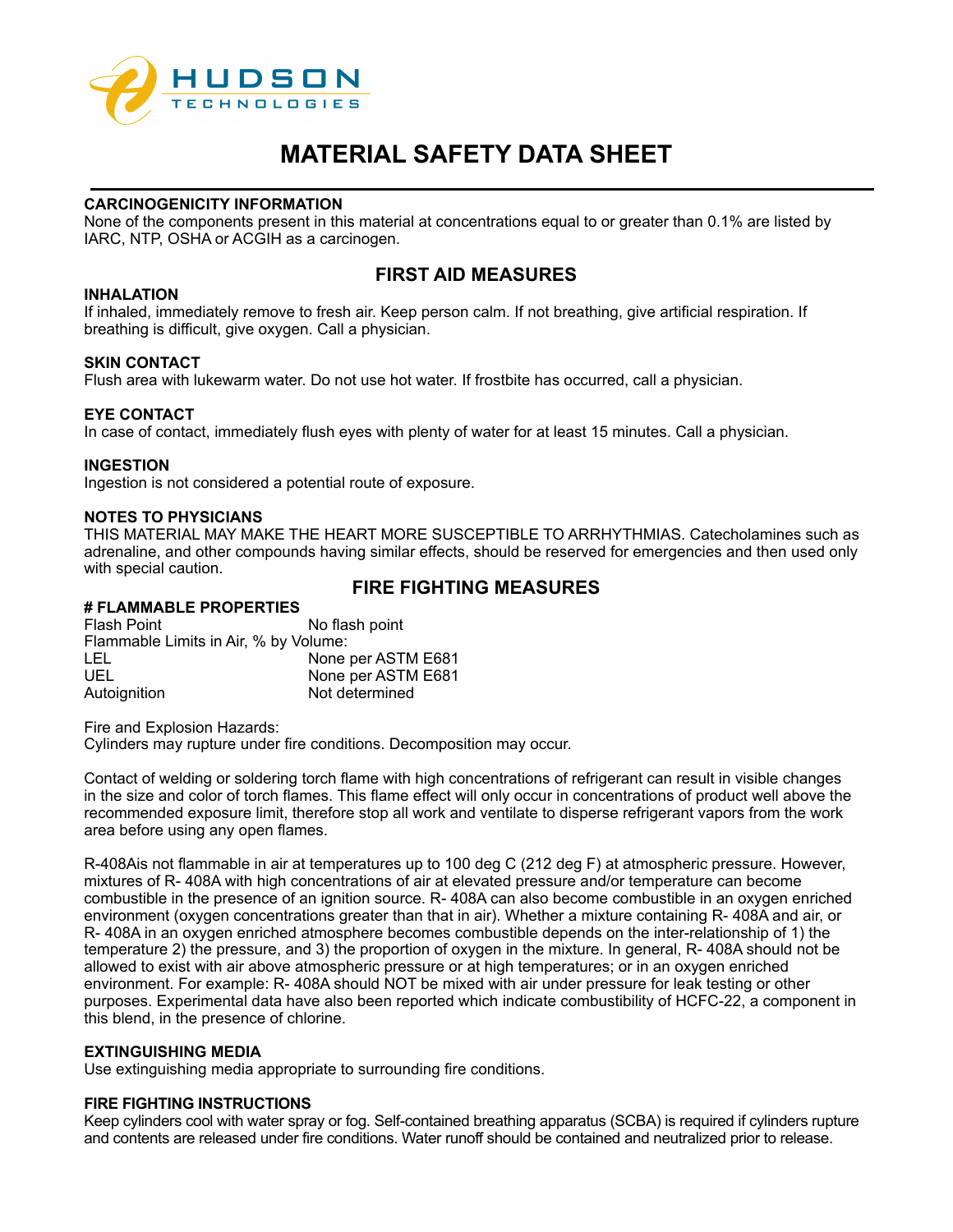

## UNUSUAL FIRE AND EXPLOSION HAZARDS:

May decompose during contact with flames, heating elements, or in combustion engines releasing irritating, toxic, and corrosive gases. Container may explode if heated due to resulting pressure risk. Some mixtures of HCFCs and/or HFCs, and air or oxygen may be combustible if pressurized and exposed to extreme heat or flame. Hydrogen fluoride or hydrogen chloride fumes emitted during a fire can react with water to form hydrofluoric acid or hydrochloric acid. Wear neoprene gloves when handling refuse from fire.

# **ACCIDENTAL RELEASE MEASURES**

## **SAFEGUARDS (PERSONNEL)**

NOTE: Review FIRE FIGHTING MEASURES and HANDLING (PERSONNEL) sections before proceeding with clean-up. Use appropriate PERSONAL PROTECTIVE EQUIPMENT during clean-up.

## **ACCIDENTAL RELEASE MEASURES**

Ventilate area using forced ventilation, especially in low or enclosed places where heavy vapors might collect. Remove open flames. Use self-contained breathing apparatus (SCBA) for large spills or releases.

# **HANDLING AND STORAGE**

#### **HANDLING (PERSONNEL)**

Do not get in eyes, on skin or clothing. Do not breathe vapor or mist. Use with sufficient ventilation to keep employee exposure below recommended limits. Wash contaminated clothing prior to reuse.

#### **HANDLING (PHYSICAL ASPECTS)**

Keep away from heat, sparks and flames. Open container only in well-ventilated area.

#### **STORAGE**

Keep away from heat, sparks and flames. Store in a well ventilated area away from heat and sunlight. Close container after each use. Store below 120 F (49 C).

# **EXPOSURE CONTROLS/PERSONAL PROTECTION**

#### **# PERSONAL PROTECTIVE EQUIPMENT**

Impervious gloves should be used to avoid prolonged or repeated exposure. Chemical splash goggles should be available for use as needed to prevent eye contact. Under normal manufacturing conditions, no respiratory protection is required when using this product. Self-contained breathing apparatus (SCBA) is required if a large release occurs.

#### **PERSONAL PROTECTIVE EQUIPMENT**

Impervious gloves should be used to avoid prolonged or repeated exposure. Chemical splash goggles should be available for use as needed to prevent eye contact. Under normal manufacturing conditions, no respiratory protection is required when using this product. Self-contained breathing apparatus (SCBA) is required if a large release occurs.

# **EXPOSURE GUIDELINES**

## **APPLICABLE EXPOSURE LIMITS**

Chlorodifluoromethane (HCFC-22) PEL (OSHA) None Established

TLV (ACGIH) 1,000 ppm, 3,540 mg/m3, 8 Hr. TWA, A4

1,1,1-Trifluoroethane (HFC-143A) PEL (OSHA) None Established<br>TLV (ACGIH) None Established WEEL (AIHA) 1000 ppm, 8 Hr. TWA

None Established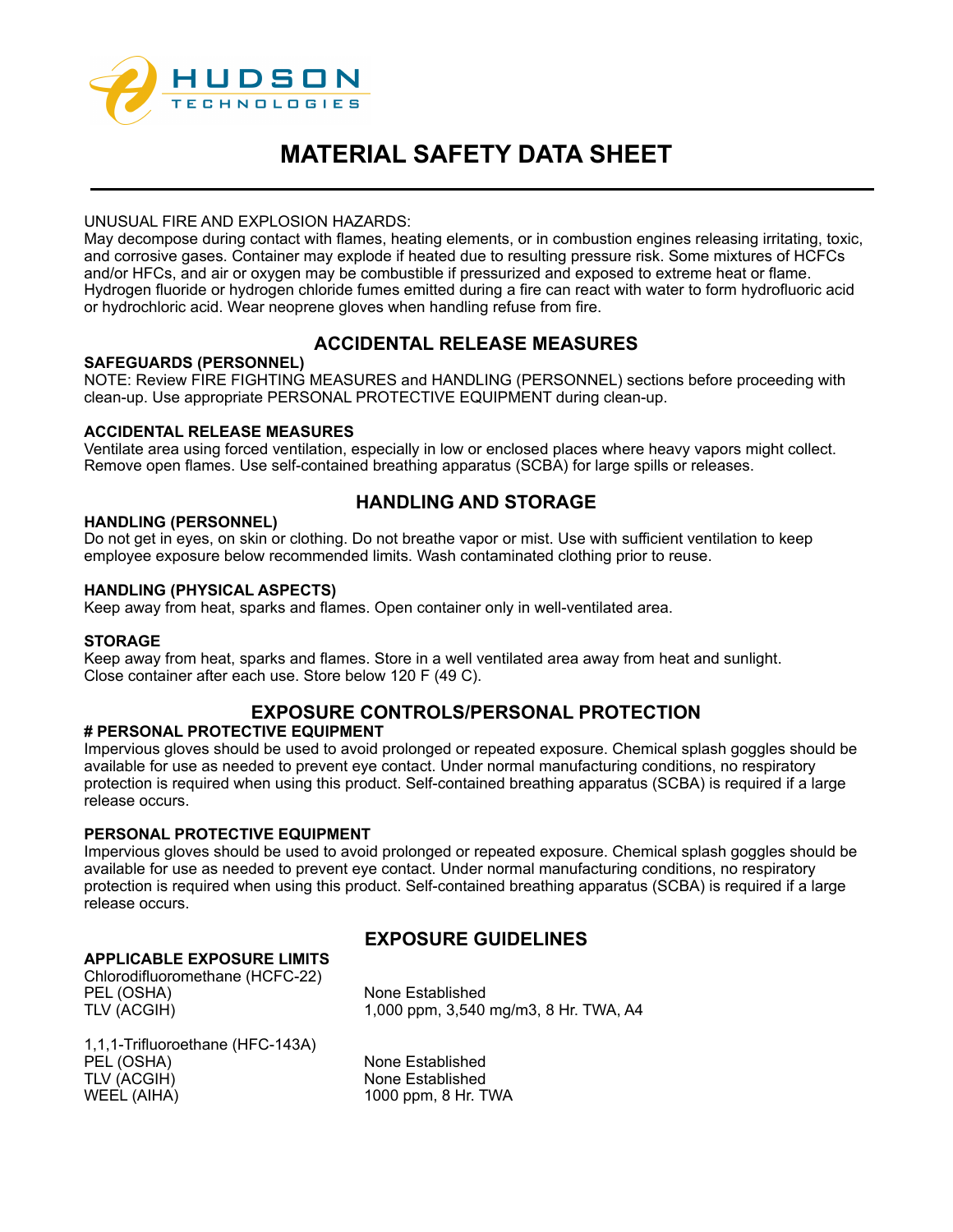

Pentafluoroethane (HFC-125) PEL (OSHA) None Established<br>TLV (ACGIH) None Established

None Established WEEL (AIHA) 1000 ppm, 4900 mg/m3, 8 Hr. TWA

## **PHYSICAL AND CHEMICAL PROPERTIES**

## **# PHYSICAL DATA**

Boiling Point -46.3 F (-43.5 C)<br>Specific Gravity 1.04 @ 25 C (77 I Vapor Density 3.25 (Air=1.0)<br>Color Color Form Liquified Gas. Odor **Faint, Ethereal.** Solubility in Water Slight % Volatiles 100 %

1.04 @ 25 C (77 F) Vapor Pressure 151.5 psia @ 70 F (21 C) Clear, Colorless.

## **STABILITY AND REACTIVITY**

#### **CHEMICAL STABILITY**

Stable. This material is chemically stable under normal and anticipated storage and handling conditions. However, avoid temperatures above 800 deg F.

#### **CONDITIONS TO AVOID**

Avoid flames, extremely hot metal surfaces, heating elements, combustion engines, etc.

#### **INCOMPATIBILITY WITH OTHER MATERIALS**

Avoid contact with strong alkali or alkaline earth metals, finely powdered metals such as aluminum, magnesium or zinc and strong oxidizers since they may react with or accelerate decomposition of this material.

#### **DECOMPOSITION**

Thermal decomposition products include hydrogen fluoride, hydrogen chloride, carbon monoxide, carbon dioxide and chlorine and possibly carbonyl halides. These materials are toxic and irritating. Contact should be avoided.

#### **POLYMERIZATION**

Polymerization will not occur.

#### **ANIMAL DATA**

# **TOXICOLOGICAL INFORMATION**

HCFC-22: Inhalation: 4 hour, LC50, rat: 220,000 ppm

Animal testing indicates this material is a slight eye irritant.

Animal testing indicates this material is a skin irritant, but not a skin sensitizer.

Long-term exposure caused by ingestion cause no significant toxicological effects.

Single exposure to high doses by inhalation caused central nervous system depression, inactivity or anaesthesia, lung noise, altered respiratory rate, histopathological changes of the liver. cardiac sensitization, a potentially fatal disturbance of heart rhythm associated with a heightened sensitivity to the action of epinephrine. Repeated exposure caused no significant toxicological effects. Long-term exposure caused reduced weight gain, increased adrenals, kidney, liver, and pituitary weight.

ADDITIONAL TOXICOLOGICAL EFFECTS: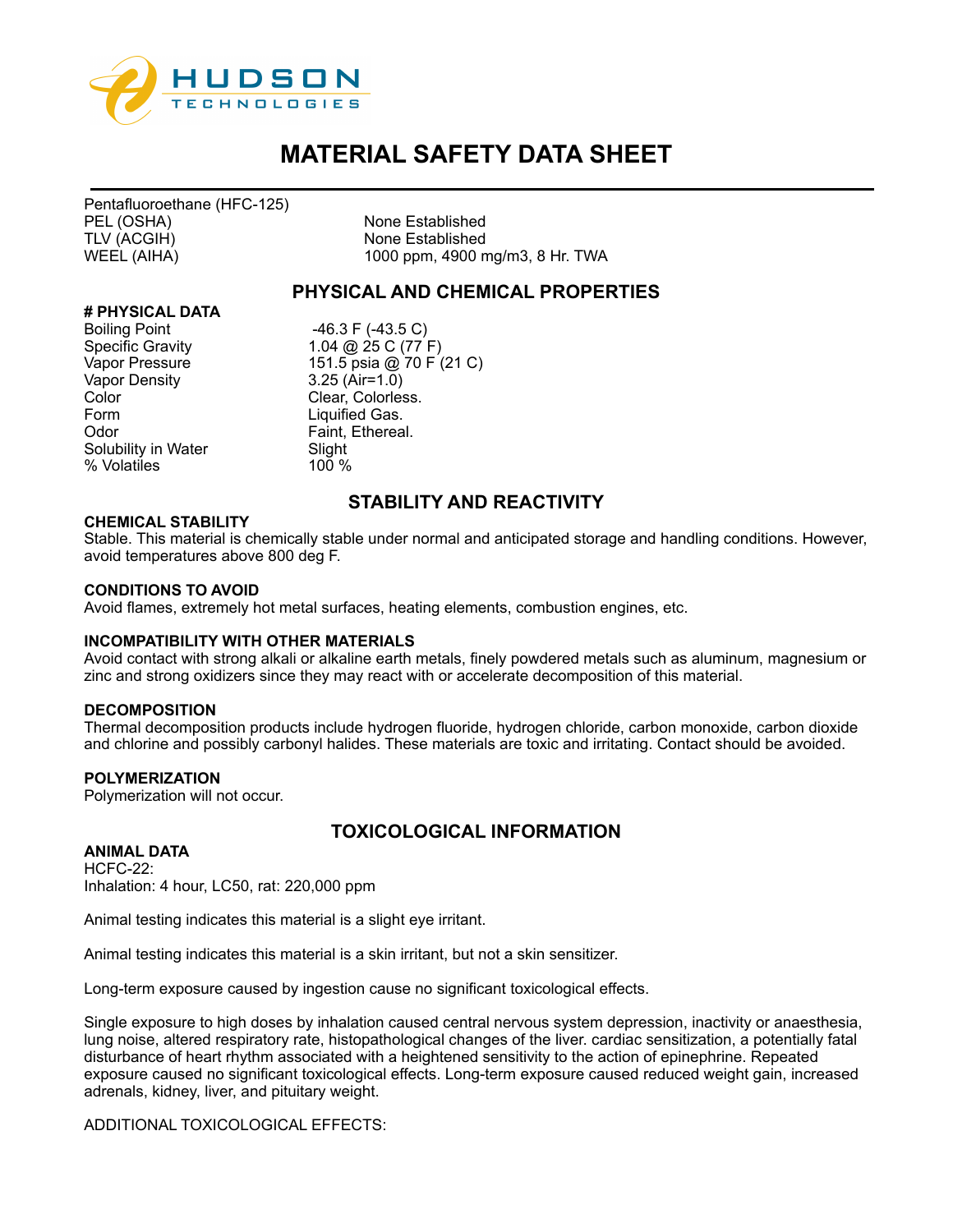

In chronic inhalation studies, HCFC-22, at a concentration of 50,000 ppm (v/v), produced a small, but statistically significant increase of late-occurring tumors involving salivary glands in male rats, but not female rats or male or female mice. In the same studies, no increased incidence of tumors was seen in either species at concentrations of 10,000 ppm or 1000 ppm (v/v). Animal data show developmental effects only at exposure levels producing other toxic effects in the adult animal. This material is not considered a unique developmental hazard to the conceptus. Reproductive data on male animals show no change in reproductive performance. Specific studies to evaluate the effect on female reproductive performance have not been conducted; however, limited information obtained from studies on developmental toxicity do not indicate adverse effects on female reproductive performance. This material produces genetic damage in bacterial cell cultures. In mammalian cell cultures and animals, this material has not produced genetic toxicity. In animal testing, this material has not caused permanent genetic damage in reproductive cells of mammals (has not produced heritable genetic damage).

HFC-125: Inhalation: 4 hour, ALC, rat: > 709,000 ppm

This material has not been tested for eye irritation.

This material has not been tested for skin irritation or sensitization.

Single exposure to high doses by inhalation caused lethargy, labored breathing, weak cardiac sensitization, a potentially fatal disturbance of heart rhythm caused by a heightened sensitivity to the action of epinephrine. Lowest-Observed-Adverse-Effect-Level for cardiac sensitization: 100,000 ppm. Repeated exposure caused no significant toxicological effects. No-Observed-Adverse-Effect-Level (NOAEL): 50,000 ppm

#### ADDITIONAL TOXICOLOGICAL EFFECTS:

No animal data are available to define the following effects of this material: carcinogenicity, reproductive toxicity. In animal testing this material has not caused developmental toxicity. Tests have shown that this material does not cause genetic damage in bacterial or mammalian cell cultures, or in animals. This material has not been tested for its ability to cause permanent genetic damage in reproductive cells of mammals (not tested for heritable genetic damage).

HFC-143A: Inhalation 4 hour LC50: > 540,000 ppm in rats

The compound is untested for skin and eye irritancy, and is untested for animal sensitization.

Inhalation: Single exposure to 500,000 ppm caused anaesthesia, but no mortality at 540,000 ppm. Cardiac sensitization occurred in dogs at 300,000 ppm from the action of exogenous epinephrine. Two, 4-week inhalation studies have been conducted. In the first study, pathological changes in the testes were observed at all exposures concentrations; no effects were observed in females. The testicular effect was considered related to the method used to expose the rats to HFC-143A. In the second study using the same exposure concentrations, no effects were noted in males at any concentration. Data from a 90-day study revealed no effects in male or female rats at exposures up to 40,000 ppm.

Long-term exposure by ingestion caused significantly decreased body weights in male rats fed 300 mg/kg for 52 weeks, but there was no effect on mortality. Tests in rats demonstrated no carcinogenic activity when HFC-143A was administered orally in corn oil at 300 mg/kg/day, five days a week, for 52 weeks and observed for an additional 73 weeks. Tests in animals demonstrate no developmental toxicity. No animal test reports are available to define reproductive hazards. Tests in bacterial cell cultures demonstrate mutagenic activity, but the compound did not induce oncogenic transformation of cells in culture. HFC-143A was not mutagenic in animals.